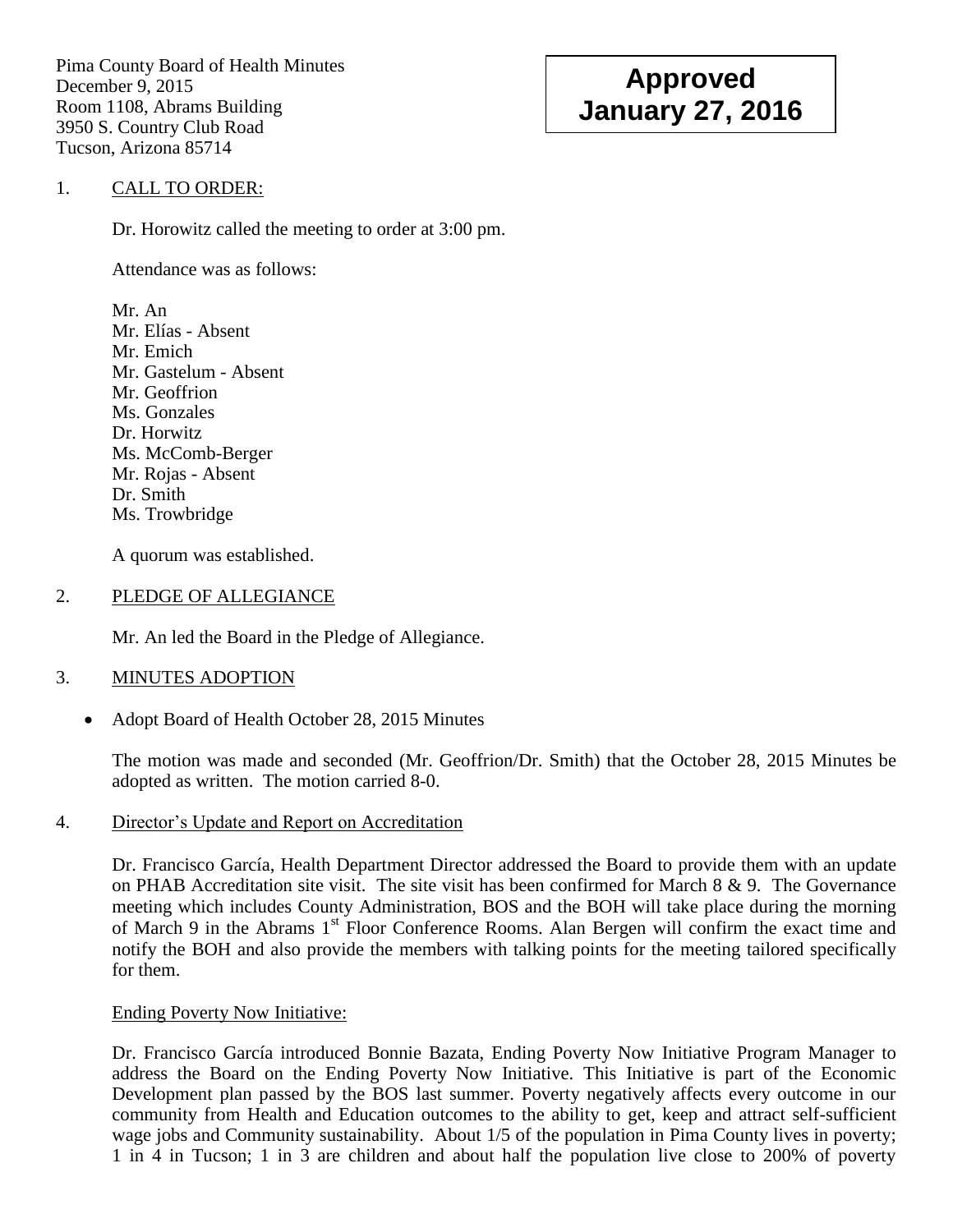threshold. Tucson is  $7<sup>th</sup>$  out of 100 cities for concentrated poverty with 70% living in high poverty neighborhoods and research shows concentrated poverty is very difficult to escape especially when intergenerational poverty factor is added. Children of color experience poverty at the highest rates with one in 3 living in poverty as compared to white children. A report by the Robert Wood Johnson Foundation states that "a child"s life expectancy is predicted more by his/her zip code than genetic code." In 2013, the American Academy of Pediatrics named poverty as "one of the greatest threats to children"s health" which is a shift by the health community away from the usual disease driven model. Poverty is likely to define many children's life trajectories in the harshest terms: poor academic achievement, high dropout rates, and health problems from obesity and diabetes to heart disease, substance abuse, and mental illness.

Researches are now looking at the stress of poverty and how it affects body, brain and behavior and liken it do the effects of pulling an all-nighter and consume mental resources with as much as 13 points in their IQ.

Poverty impacts Pima County government significantly committing significant resources that impact thousands of residents from the Health Department to One Stop to Community Action Agency to the Jail to transportation.

There are four approaches to shift away from managing poverty to reducing it. These four approaches are preventing poverty, alleviating suffering, aiding transition to economic stability and addressing structures in a community.

Pima County is taking the leadership role in the EPN model and is building a partner network, resource coordination with nonprofits and faith community and bundling services.

#### 6. Access to Care – New Open Enrollment

Kim Tham, Pima County Health Department Enroller addressed the BOH to update them on the Health Insurance Options under the Affordable Care Act enacted in 2010 to help those uninsured gain access to affordable healthcare. Some of the changes the ACA brought are: no health insurance denials or increased premiums because of pre-existing conditions or gender; young adults can stay on their parent's health insurance plan until age 26; new and expanded ways to get health insurance; provisions for financial assistance to help make health insurance plans affordable; increase access and emphasis on preventative care. Some new standards added are: minimum value standard; large employers must offer coverage; affordability standard; establish standard health insurance coverage; holds health insurance company accountable. The health insurance options under the ACA are: AHCCCS (Arizona"s Medicaid Program) provides health insurance for low income individuals and families with low or no out of pocket costs; Arizona"s Federally Facilitated Health Insurance Marketplace: Employer health insurance; Pearce Crops coverage, Veterans benefits or AI/AN Health Services.

The HD and the Access to Care team has been active in community engagement in order to lead a concerted effort to reduce the number of uninsured, educated residents in Pima County. This has been done in two main ways. The first is leading the Pima County Coalition Team made up of approximately 2 dozens partners that reach out to uninsured residents and help them get access to care. The second way is through a new program which began this past February that offers education and enrollment assistance run out of four of the HD clinics.

Ms. Tham shared a letter addressed to Tom Betlach, AHCCCS Director regarding Arizona"s Application for a new Section 1115 Demonstration sent from the Pima County enrollment Coalition who support